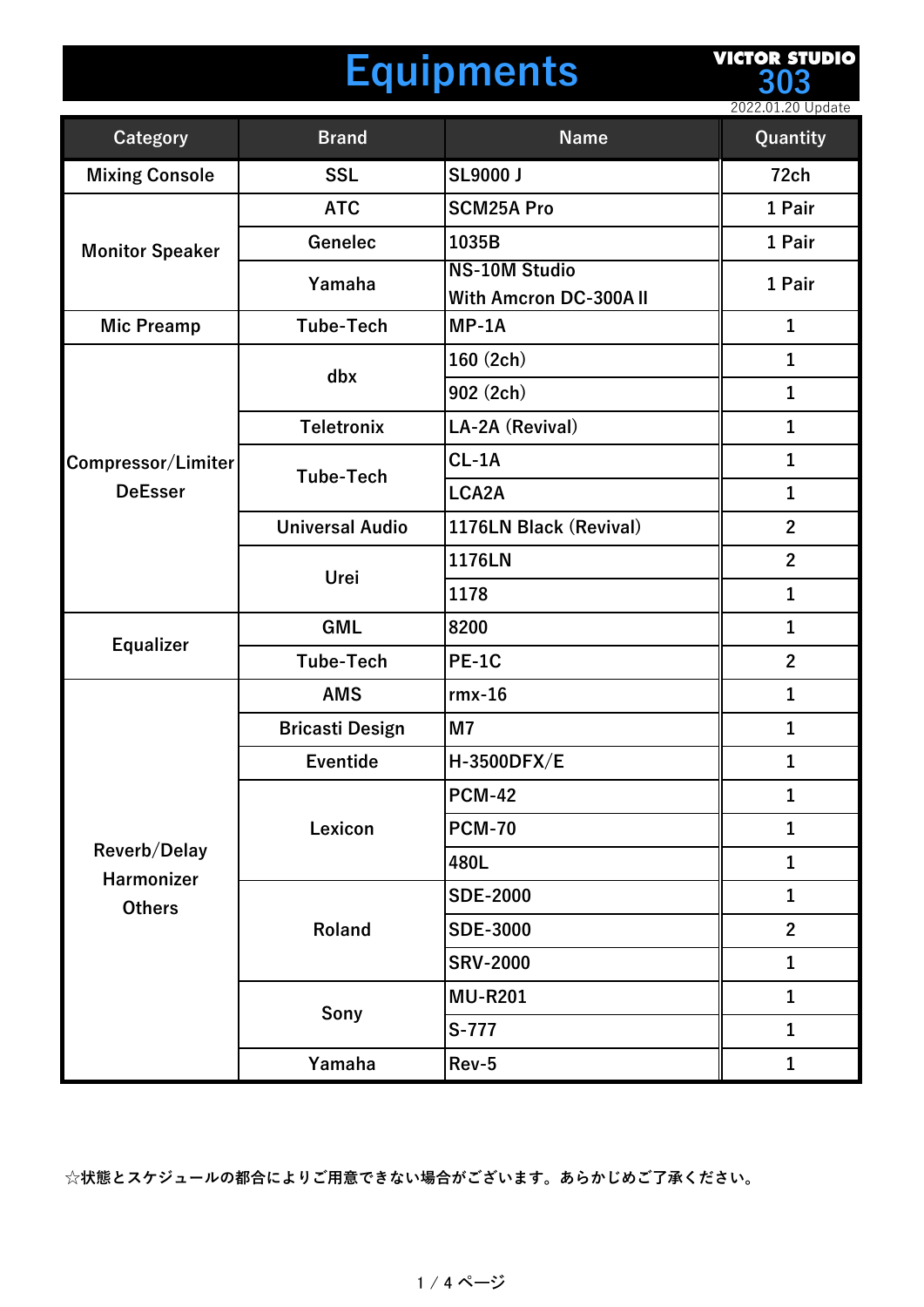## **Microphones**

**VICTOR STUDIO 303**

| Category                              | <b>Brand</b>   | <b>Name</b>    | Quantity       |
|---------------------------------------|----------------|----------------|----------------|
| <b>Microphone</b><br><b>Condencer</b> | <b>AKG</b>     | <b>C-414EB</b> | $\mathbf{2}$   |
|                                       | <b>Neumann</b> | <b>U-87i</b>   | $\overline{2}$ |
|                                       |                | <b>U-87Ai</b>  | 1              |
|                                       | <b>Sanken</b>  | <b>CU-41</b>   | $\overline{2}$ |
|                                       | Sony           | $C-38A$        | $\overline{2}$ |
| <b>Microphone</b><br>Tube             | <b>Neumann</b> | $M-269$        | 1              |
|                                       |                | $M-49$         | $\overline{2}$ |
| <b>Microphone</b><br>Dynamic/Ribbon   | beyer dynamic  | $M-160$        | $\mathbf{1}$   |
|                                       | Sennheiser     | <b>MD-421</b>  | $\overline{2}$ |
|                                       | <b>Shure</b>   | <b>SM-57</b>   | 3              |
|                                       |                | <b>SM-58</b>   | $\overline{2}$ |
| Direct Box (DI)                       | Countryman     | Type85         | 4              |

**☆状態とスケジュールの都合によりご⽤意できない場合がございます。あらかじめご了承ください。** ☆赤色表記のマイク機材につきまして、高音圧及び管楽器等への近接使用は原則ご遠慮いただいております。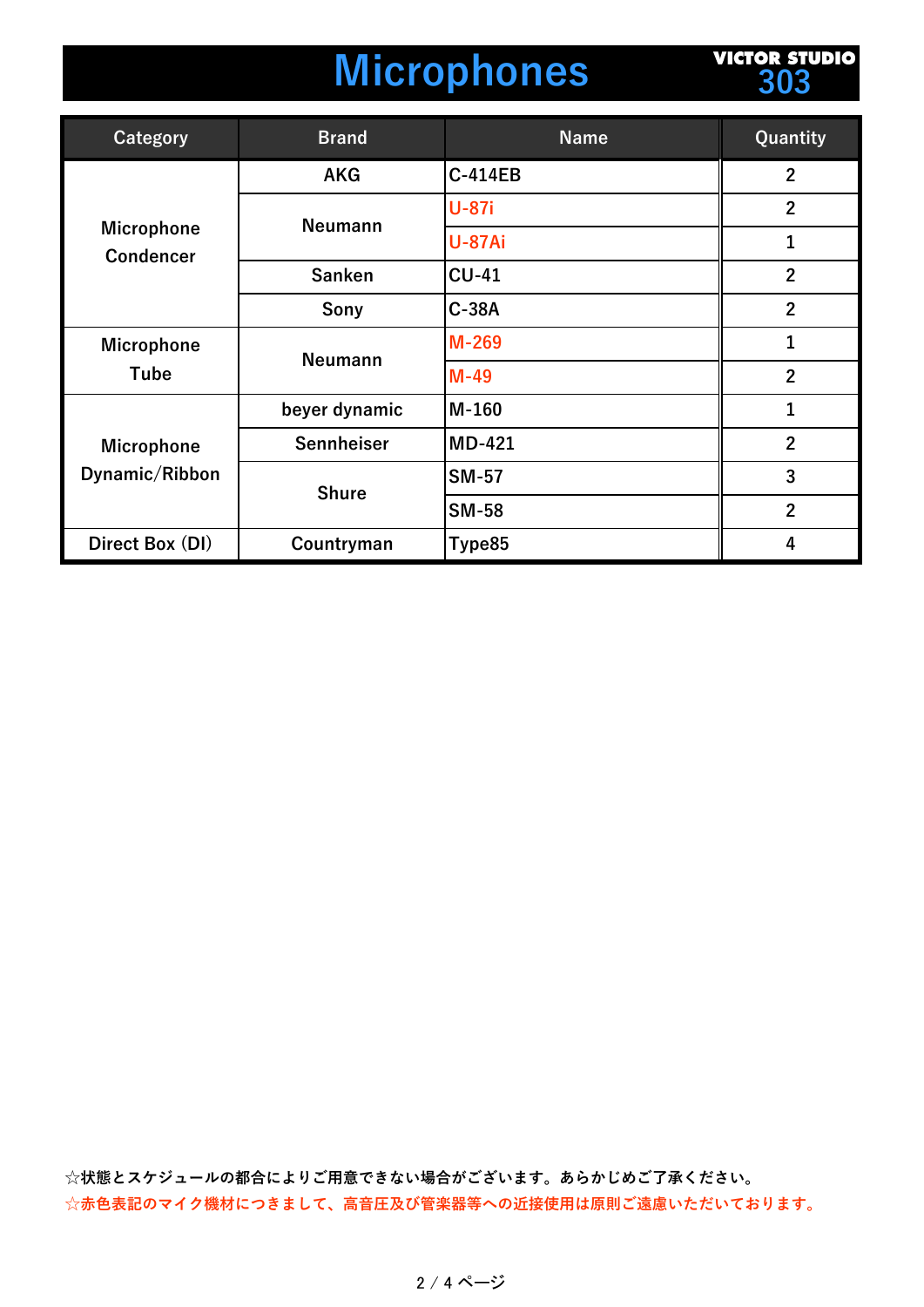## **ProTools System**

**VICTOR STUDIO 303**

| <b>Category</b>          | <b>Brand</b>                 | <b>Name</b>                        | Quantity/Spec  |
|--------------------------|------------------------------|------------------------------------|----------------|
| Computer                 | Apple                        | Mac Pro Late 2013<br>2.7GHz 12Core | 1              |
|                          |                              | <b>RAM</b>                         | 32GB           |
|                          |                              | <b>OS</b>                          | 10.14          |
| <b>Software</b>          | Avid                         | <b>ProTools Ultimate</b>           | 2021           |
| Interface                | Avid                         | HD I/O $16 \times 16$ Analog       | 3              |
|                          |                              | <b>※Analog 48 in 48 out</b>        |                |
|                          |                              | <b>Sync HD</b>                     | 1              |
|                          | <b>Blackmagic Dsign</b>      | <b>DeckLink Mini Monitor 4K</b>    | 1              |
| <b>DSP</b>               | Avid                         | <b>HDX PCIe Card</b>               | $\mathbf{2}$   |
| <b>Expansion Chassis</b> | Sonnet                       | <b>Echo Express III-R</b>          | 1              |
| <b>Work Media</b>        | <b>OWC</b><br><b>Seagate</b> | <b>SSD (Thunderbolt 2)</b>         | $\overline{2}$ |
| <b>MIDI</b> Interface    | iConnectivity                | mio                                | 1              |

**☆Work Media内のDataは作業終了後、消去させていただきます。あらかじめご了承ください。**